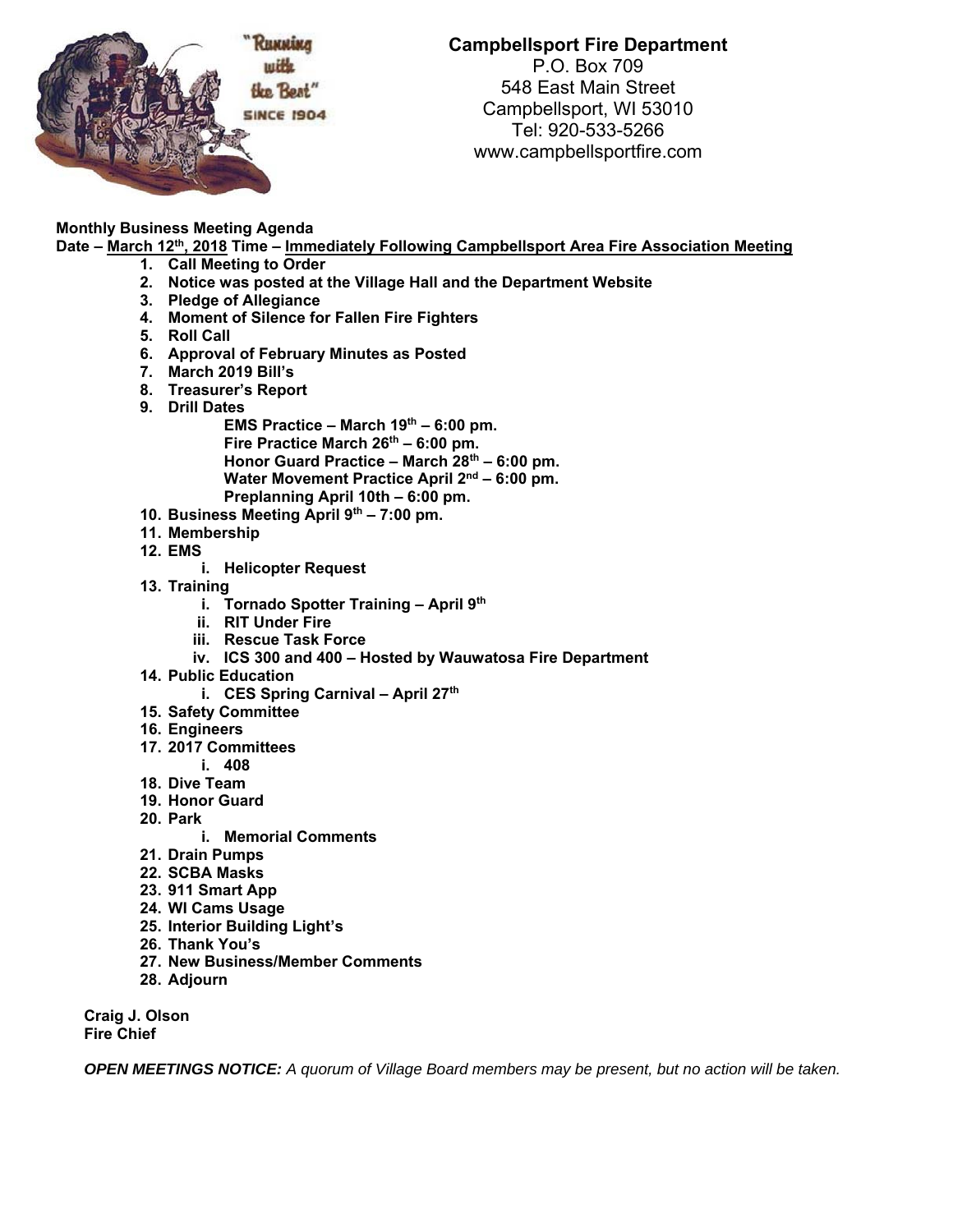## **Campbellsport Fire Dept Business Meeting Minutes March 12, 2019**

- **1.** Meeting called to order by **Assistant Fire Chief Jamie Zehren** at 8:00 PM.
- **2.** Notice was posted at the Village Hall and on the department website.
- **3.** Pledge of Allegiance was recited
- **4.** A moment of silence was held for fallen firefighters
- **5.** Roll call **37** present; **36** absent
- **6. Jim Beck**, second by **Pete Gorr**, made a motion to approve the minutes of the February 2019 meeting as posted. Motion carried (voice vote)
- **7. Jamie Zehren** read the bills. **Jim Beck** made a motion**,** to pay the bills, second by **Bill Grede.** Motion carried (voice vote).
- **8.** Treasurers Report

|                       |           | 5,467.48           |
|-----------------------|-----------|--------------------|
| Amb Fund              |           | 281,505.92         |
| Total                 | S         | 286,973.40         |
| 9. Drill Dates        |           |                    |
| <b>EMS</b> Practice   |           | 6PM                |
| <b>Fire Practice</b>  |           | $3/26$ 6PM         |
| Honor Guard           |           | $3/28$ 6PM         |
| <b>Water Movement</b> | 4/2       | 6PM                |
| Preplanning           |           | 6PM                |
|                       | Fire Dept | \$<br>3/19<br>4/10 |

- **10.** Business Meeting 4/9 after Association meeting (7PM)
- **11.** New members recommended for a year probationary period are **Kyle Salter**, he is currently taking EMT class, and **Kaitlynn Boettcher** and just completed her EMT certification

**Jacklyn Casper** has taken a leave of absence

- **12.** CPR training will be offered shortly, it is recommended for all members When request a helicopter, just say a helicopter, if you say Flight, they will specifically dispatch a flight helicopter regardless of which is closer
- **13.** Fire practice will be mutual aid training with Brownsville and Lomira Spotter training on 2/9 Brew City Fools will be running a RIT under fire class on May 18th

RTF class (8 hours) info will be coming shortly

ICS 300 and 400 classes in Wauwatosa for those officers that need it

- **14.** CES Carnival is 4/27
- **15.** Safety Committee did meet minutes posted in hallway. Remember helmets are not supposed to worn inside the trucks.
- **16.** They will be doing some updates on the dispatch system on 3/14 so there will be a lot of testing and tones.
- **17.** Ground and shoulders are soft, drive careful
- **18.** No 408 update
- **19.** Ripon is starting a dive team, wants to work with us and put us on their cards, above the county
- 20. HG practice on the 28<sup>th</sup>